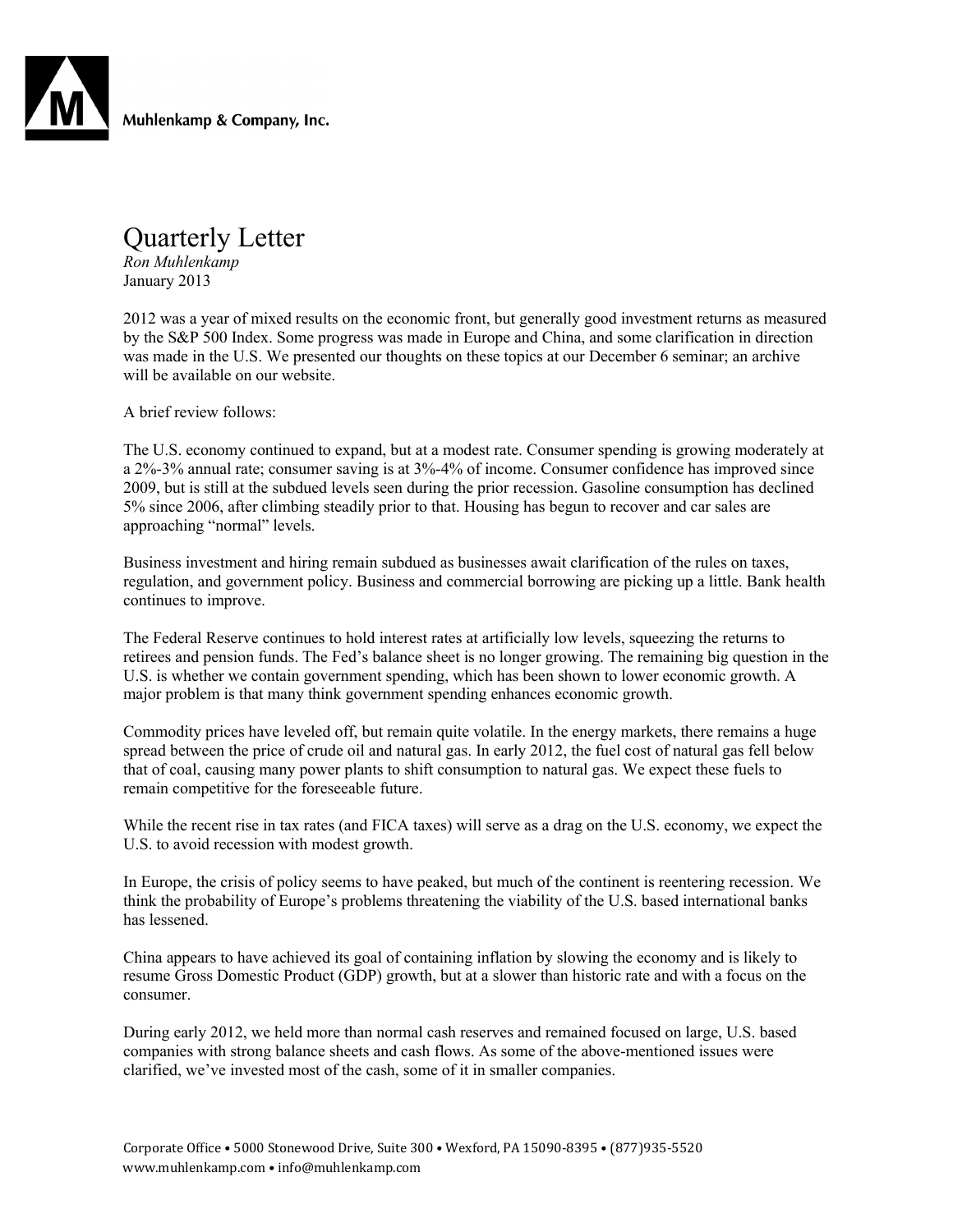

Muhlenkamp & Company, Inc.

Our resulting performance, while trailing the S&P500 Index for the full year, has tracked a bit above it in recent months. We continue to seek good companies at modest prices.

*The comments made by Ron Muhlenkamp in this commentary are opinions and are not intended to be investment advice or a forecast of future events.*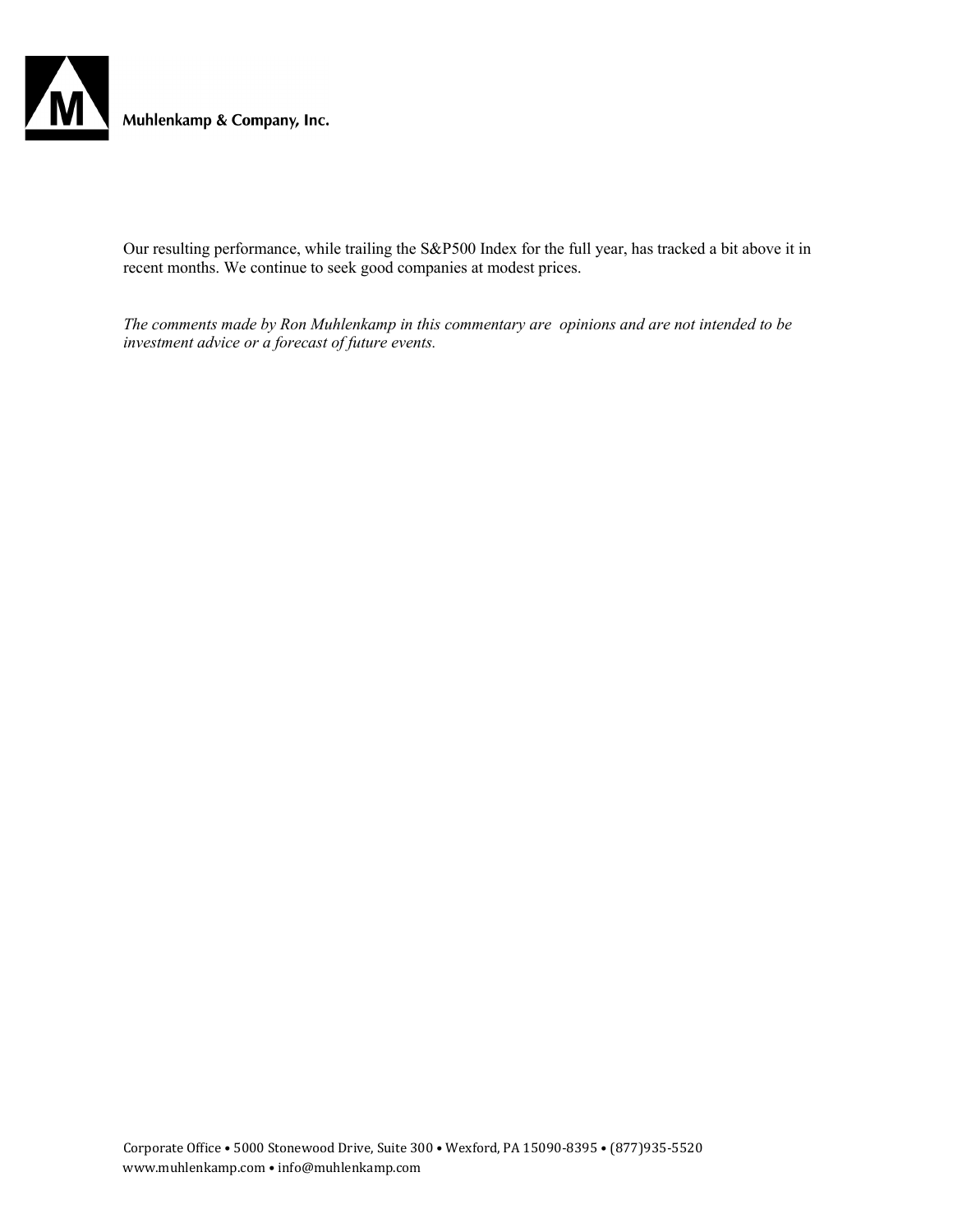# **Muhlenkamp & Company, Inc.**

*FOR THE PERIOD ENDED 12/31/12*

#### **ALL-CAP VALUE COMPOSITE**

Muhlenkamp & Company's All-Cap Value Composite includes all fee-paying accounts over \$100,000, full discretion, under management for at least one full quarter, which are invested in the all-cap style. The composite excludes the Muhlenkamp Fund and any wrap fee account.

### **OBJECTIVE**

Maximize total return, consistent with reasonable risk.

## **STRATEGY**

Invest in highly profitable companies, as measured by Return on Equity (ROE), that sell at value prices, as measured by Price-to-Earnings Ratios (P/E).

## **PORTFOLIO MANAGER**

Ronald H. Muhlenkamp, CFA, has been active in professional investment management since 1968. He is a graduate of both M.I.T. and the Harvard Business School.

## **ALL-CAP VALUE COMPOSITE TOP TEN HOLDINGS**

|                                   | Industry                                 | % of Net<br><b>Assets</b> |
|-----------------------------------|------------------------------------------|---------------------------|
| Company                           |                                          |                           |
| Alliance Data Systems Corporation | <b>IT Services</b>                       | 5.2                       |
| J.P. Morgan Chase & Co.           | Diversified Financial Services           | 3.4                       |
| Covidien LLC                      | Health Care Equipment & Suppliers        | 3.2                       |
| Discover Financial Services       | Consumer Finance                         | 3.2                       |
| Microsoft Corporation             | Software                                 | 3.1                       |
| Ford Motor Company                | Automobiles                              | 3.0                       |
| <b>State Street Corporation</b>   | Capital Markets                          | 2.9                       |
| General Electric                  | Industrials                              | 2.9                       |
| Intel Corporation                 | Semiconductors & Semiconductor Equipment | 2.9                       |
| American International Group      | Insurance                                | 2.9                       |

*Holdings are subject to change and are not recommendations to buy or sell any security.*

**Composite Characteristics and Top Ten Holdings are presented as supplemental information to the fully compliant presentation on the next page.**

## **ALL-CAP VALUE COMPOSITE PERFORMANCE (NET OF FEES) AS OF DECEMBER 31, 2012**

|              |           |        | Annualized |          |         |  |
|--------------|-----------|--------|------------|----------|---------|--|
|              | One       | Past 3 | Past 5     | Past 10  | Past 15 |  |
| Year-To-Date | Year      | Years  | Years      | Years    | Years   |  |
| $10.34\%$    | $10.34\%$ | 2.78%  | $-3.32\%$  | $4.59\%$ | 2.49%   |  |

*Consolidated performance with dividends and other earnings reinvested. Performance figures reflect the deduction of broker commission expenses and the deduction of investment advisory fees. Such fees are described in Part II of the adviser's Form ADV. The advisory fees and any other expenses incurred in the management of the investment advisory account will reduce the client's return. It should not be assumed that recommendations made in the future will be profitable or will equal the performance of the above accounts. A list of all security recommendations made within the past twelve months is available upon request.*

#### **INVESTMENT ADVISER**

Muhlenkamp & Company, Inc. 5000 Stonewood Drive, Suite 300 Wexford, PA 15090-8395 (877)935-5520

**www.muhlenkamp.com**

## **ALL-CAP VALUE COMPOSITE FACTS**

| $17.80\%$ *             |
|-------------------------|
| $14.48\%$ *             |
| $13.08*$                |
| $36.13\%$ <sup>**</sup> |
|                         |

- **\*** *Weighted averages using Bloomberg data as of 12/31/12*
- *Note: Average ROE has been adjusted. Reported ROEs >60% have been marked down to 20%, providing a lower, more conservative, (and we believe more meaningful), valuation for the company.*
- **\*\*** *Trailing 12 Months*

**Return on Equity (ROE)** is a company's net income (earnings), divided by the owner's equity in the business (book value).

#### **Long-Term Earnings Growth is not a forecast of the Composite's future performance.**

**Price-to-Earnings Ratio (P/E)** is the current stock price, divided by the earnings per share.



**Muhlenkamp & Company, Inc.** Intelligent Investment Management